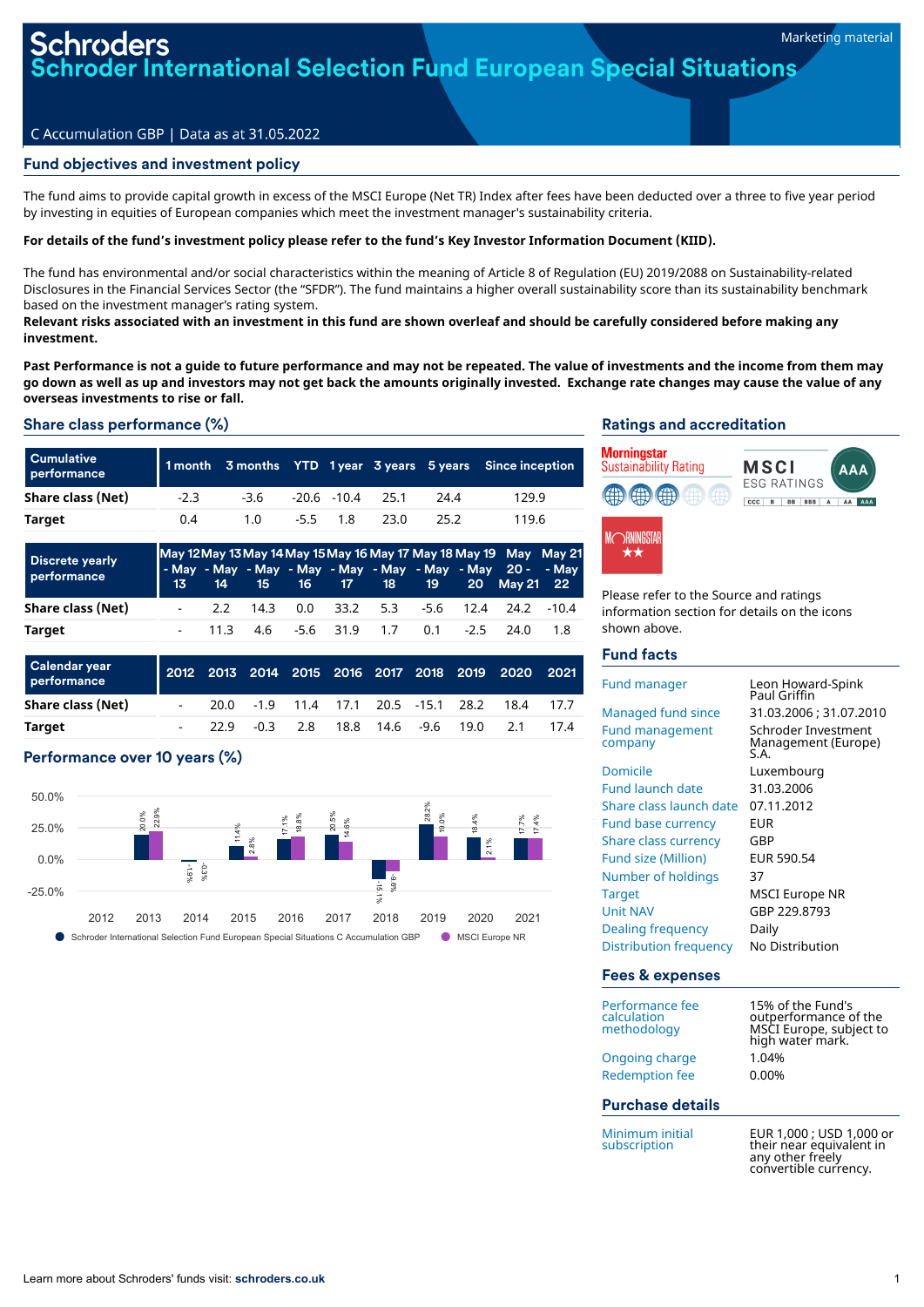# roders **Foder International Selection Fund European Special Situations**

# C Accumulation GBP | Data as at 31.05.2022

# Risk considerations

**Performance risk:** Investment objectives express an intended result but there is no guarantee that such a result will be achieved. Depending on market conditions and the macro economic environment, investment objectives may become more difficult to achieve. **Sustainability Risk Factor:** The fund has environmental and/or social characteristics. This means it may have limited exposure to some companies, industries or sectors and may forego certain investment opportunities, or dispose of certain holdings, that do not align with its sustainability criteria. Therefore, the fund may underperform other funds that do not apply similar criteria. The fund may invest in companies that do not reflect the beliefs and values of any particular investor.

**Please see the KIID and Prospectus for a full list of risk considerations applicable to this fund.**

# **Codes**

| ISIN             | 1110847529244    |
|------------------|------------------|
| <b>Bloomberg</b> | SCHECGA IX       |
| SEDOL            | B81C473          |
| Reuters code     | LU0847529244.LUF |
|                  |                  |

# Synthetic risk & reward indicator (SRRI)

| <b>LOWER RISK</b><br>Potentially lower reward |  |  |  | <b>HIGHER RISK</b><br>Potentially higher reward |  |  |  |  |
|-----------------------------------------------|--|--|--|-------------------------------------------------|--|--|--|--|
|                                               |  |  |  |                                                 |  |  |  |  |

The risk category was calculated using historical performance data and may not be a reliable indicator of the fund's future risk profile. The fund's risk category is not guaranteed to remain fixed. Please see the Key Investor Information Document for more information.

# Risk statistics & financial ratios

|                                 | <b>Fund</b> | <b>Target</b> |
|---------------------------------|-------------|---------------|
| Annual volatility (%)<br>(3v)   | 17.8        | 14.8          |
| Alpha (%) (3y)                  | 1.0         |               |
| Beta $(3y)$                     | 1.0         |               |
| Sharpe ratio (3y)               | 0.5         | 0.5           |
| Information ratio<br>(3y)       | 0.1         |               |
| Dividend Yield (%)              | 1.9         |               |
| Price to book                   | 3.2         |               |
| <b>Price to earnings</b>        | 22.9        |               |
| Predicted Tracking<br>error (%) | 7.0         |               |

Source: Morningstar, and Schroders for the Predicted tracking error. The above ratios are based on bid to bid price based performance data.

For help in understanding any terms used, please visit

https://www.Schroders.com/en/glossary/ These financial ratios refer to the average of the equity holdings contained in the fund's portfolio and in the benchmark (if mentioned) respectively.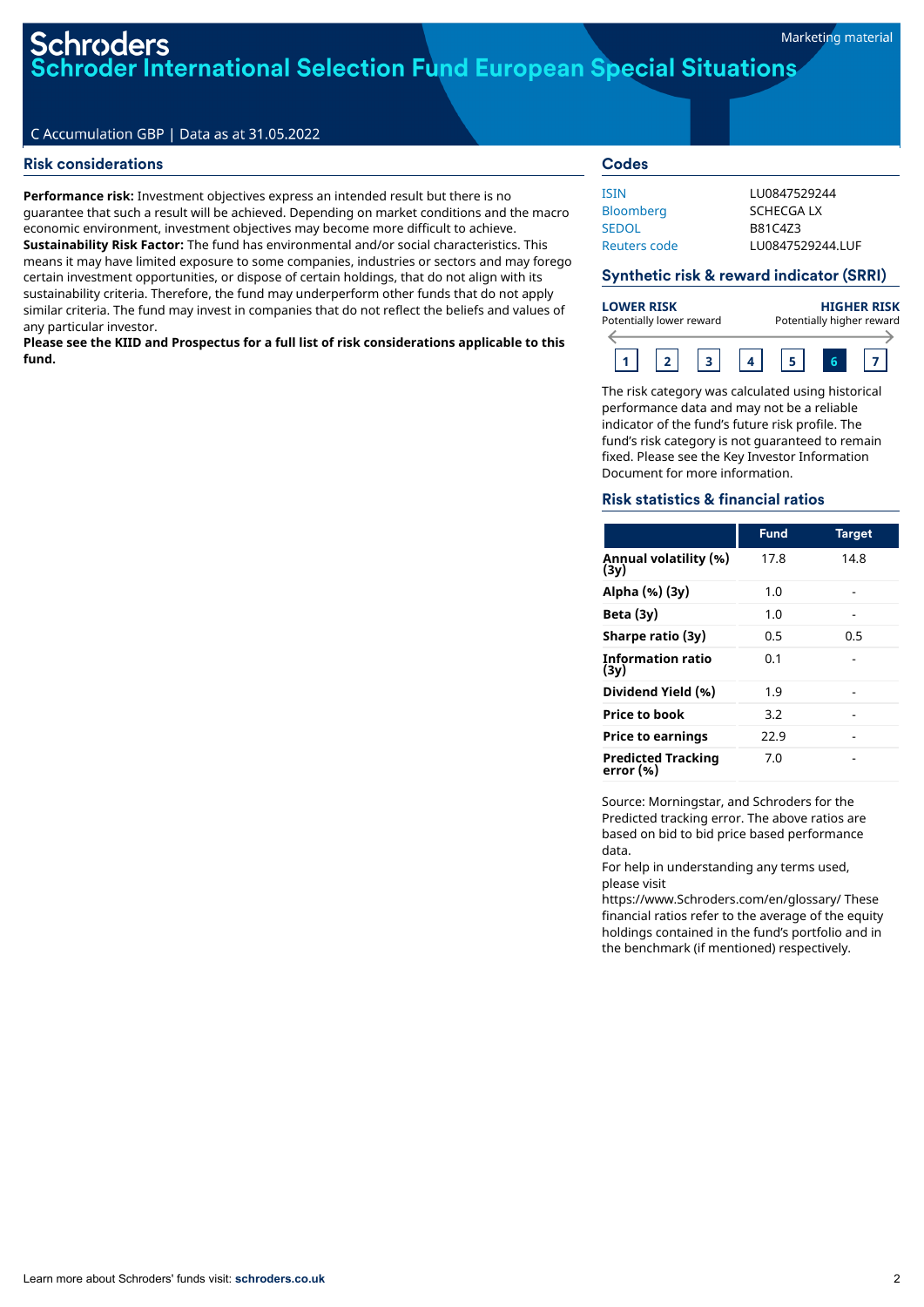# **Schroders**<br>Schroder International Selection Fund European Special Situations

# C Accumulation GBP | Data as at 31.05.2022

# Asset allocation

# Source: Schroders. Top holdings and asset allocation are at fund level.







# Region (%)



● Fund ● Target

# Top 10 holdings (%)

Geographical breakdown (%)

| <b>Holding name</b>      | %   |
|--------------------------|-----|
| <b>RELX PLC</b>          | 5.4 |
| <b>ASML Holding NV</b>   | 5.0 |
| Siemens Healthineers AG  | 4.8 |
| Nestle SA                | 4.7 |
| Infineon Technologies AG | 4.0 |
| DKSH Holding AG          | 3.9 |
| Hexagon AB               | 3.8 |
| Schneider Electric SE    | 3.5 |
| Getinge AB               | 3.4 |
| Lonza Group AG           | 3.4 |

# Share class available

|                               | <b>C Accumulation GBP</b> | C Income GBP      |
|-------------------------------|---------------------------|-------------------|
| <b>Distribution frequency</b> | No Distribution           | Annually          |
| ISIN                          | LU0847529244              | LU0847531810      |
| <b>Bloomberg</b>              | SCHECGA LX                | <b>SCHECGD LX</b> |
| <b>SEDOL</b>                  | B81C4Z3                   | B8FTB59           |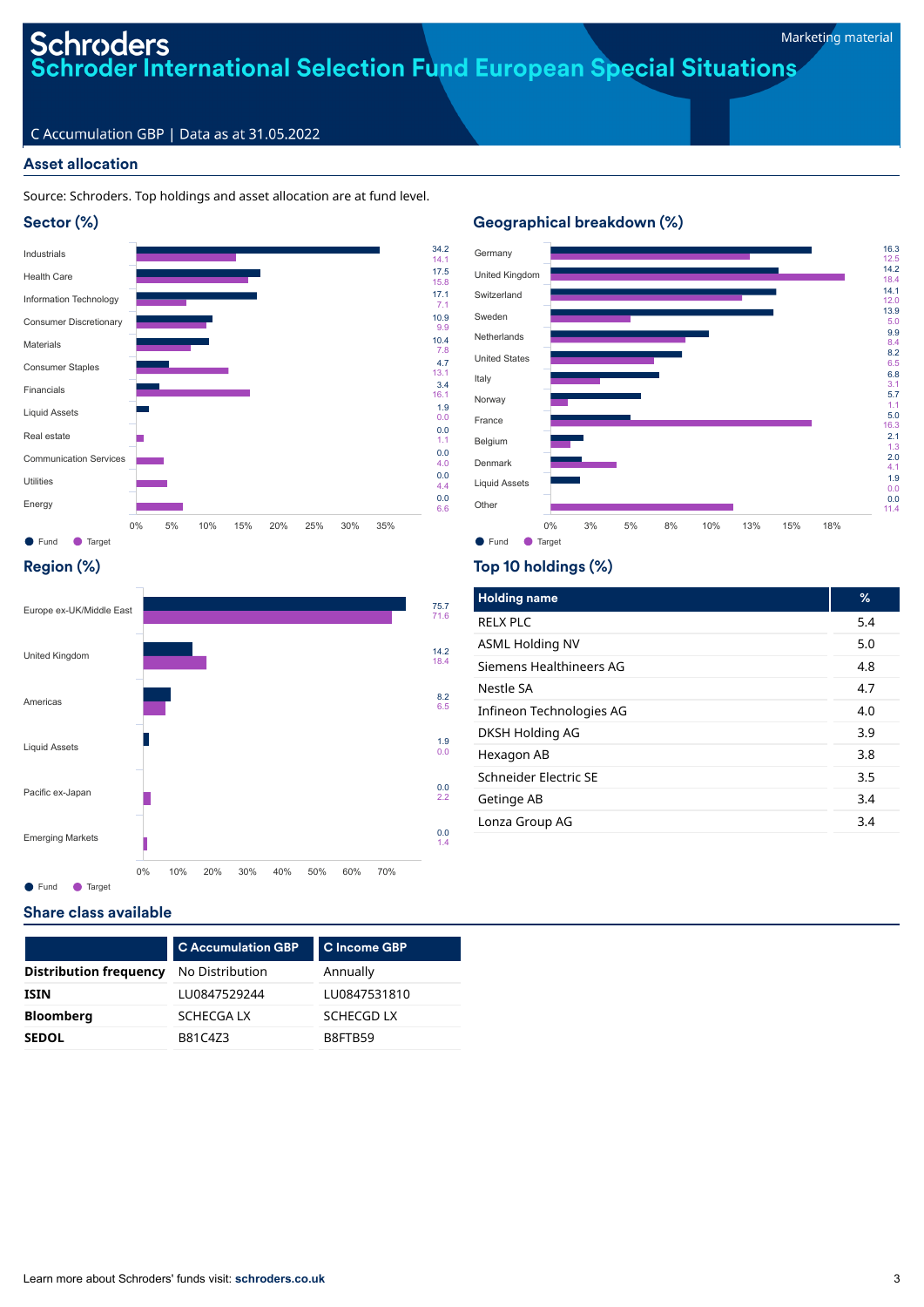# **Schroders**<br>Schroder International Selection Fund European Special Situations

# C Accumulation GBP | Data as at 31.05.2022

# Proprietary Sustainability Metrics %



**0**

**•** Fund **+3.1%**

● Benchmark **-6.0%**

**2.5**

**5**

**7.5**

**10**

The sustainability scores of the fund and the benchmark are shown. The benchmark is the MSCI Europe.

The Schroders Impact score is based on Schroders' proprietary tool, SustainEx™. SustainEx™ provides an estimate of the potential societal or environmental impact that may be created by the companies and other issuers in which the fund is invested. The result is expressed as a notional percentage (positive or negative) of sales of the relevant underlying companies and other issuers. For example, a SustainEx™ score of +2% would mean a company contributes \$2 of relative notional positive impact (i.e. benefits to society) per \$100 of sales.

We calculate SustainEx™ scores for companies and other issuers in the fund to arrive at the total fund score.

The "Overall Impact" shown is a measure of the fund's estimated impact compared to that of its benchmark, in each case calculated as a relative notional percentage as described above.

The "Impact on People" and "Impact on Planet" measure the fund's estimated underlying benefits and harms, as compared to its benchmark, in each case calculated as a relative notional percentage as described above.



Overall Impact On: Planet

**-10**

**-7.5**

**-5**

Overall Impact On: People

**-2.5**



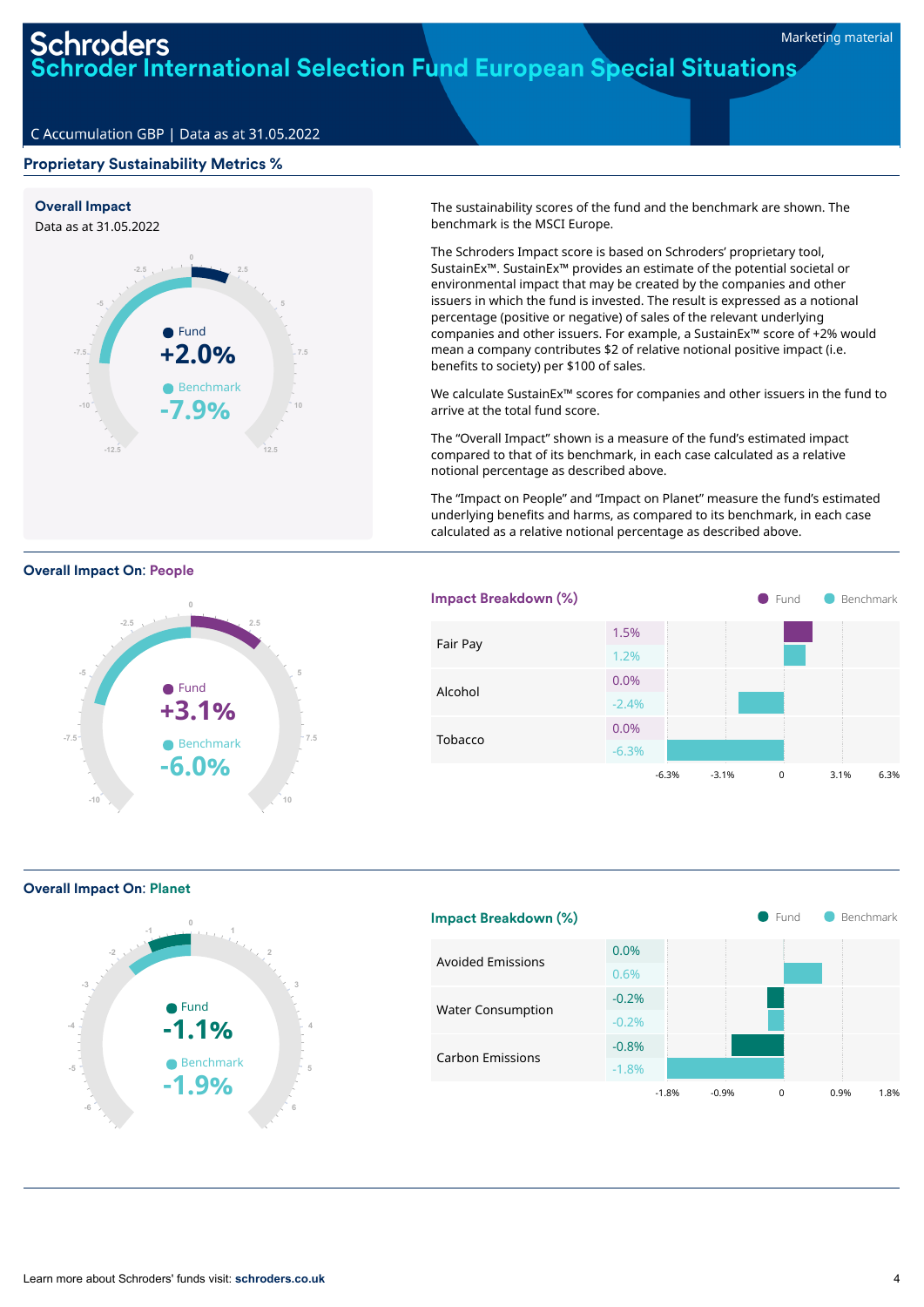-5.0% -2.5% 0 2.5% 5.0%

# hroders **TOder International Selection Fund European Special Situations**

# C Accumulation GBP | Data as at 31.05.2022

# Climate dashboard



Source: MSCI. Carbon Intensity is based on reported scope 1 & 2 emissions. Fossil Fuel Exposure charts for sub-funds that are categorised as Article 8 or Article 9 under SFDR apply a revenue-based exclusion on companies operating in the coal sector. Companies generating more than 10% of their revenue from thermal coal extraction and companies that generate more than 30% of their revenue from coal-fired power are systematically excluded. Some sub-funds apply a more stringent exclusion criterion. Any fund exposure to coal reflects investments in companies whose coalrelated revenues are below the accepted threshold. Please refer to the fund sustainability disclosures for more details on exclusions. The fund's sustainability benchmark is MSCI Europe.

## Sustainability performance measures

The below table shows sustainability performance measures of this fund. It uses reported company data to identify or derive Environmental, Social and Governance (ESG) metrics on an objective basis. With this we compare a range of ESG metrics for the fund and its benchmark where applicable, and identify the measure coverage of the fund. The charts illustrate how the portfolio and benchmark compare for each metric.

| Category | <b>Measure</b>                         | <b>Description</b>                                                                         | <b>Units</b>                                                        | <b>Fund</b>                | <b>Benchmark</b>           |
|----------|----------------------------------------|--------------------------------------------------------------------------------------------|---------------------------------------------------------------------|----------------------------|----------------------------|
| People   | Policy Human<br>Rights                 | Does the company publish a policy<br>governing human rights standards of its<br>operations | % of companies with a policy on human<br>rights in place            | 100.0%<br>Coverage: 90.6%  | 98.1%<br>Coverage: 98.4%   |
|          | <b>Board Gender</b><br>Diversity       | Percentage of women on the Board                                                           | % Average percentage of women on boards                             | 36.7%<br>Coverage: 90.6%   | 37.6%<br>Coverage: 98.4%   |
|          | Employees<br>Community<br>Work Program | Is there a programme for employees to<br>volunteer with community initiatives?             | % of companies with Employees Community<br>Work programmes in place | 81.7%<br>Coverage: 90.6%   | 91.9%<br>Coverage: 98.4%   |
|          | Independent<br>Board<br><b>Members</b> | Percentage of independent directors on the<br>Board                                        | % of total directors who are independent                            | 64.4%<br>Coverage: 90.6%   | 71.9%<br>Coverage: 98.4%   |
|          | CEO-Chairman<br>Separation             | Are the CEO and Chairman separate roles?                                                   | % of companies with separate CEO and<br>Chairman                    | 76.9%<br>Coverage: 90.6%   | 73.1%<br>Coverage: 98.4%   |
| Planet   | <b>Water Intensity</b>                 | Water withdrawal relative to each \$1mn of<br>sales                                        | Cubic metres of water per \$mn sales                                | 5,864.2<br>Coverage: 62.5% | 4,677.5<br>Coverage: 81.5% |
|          | Policy Energy<br>Efficiency            | Does the company publish a policy to<br>improve energy efficiency?                         | % of companies with a policy on energy<br>efficiency in place       | 97.9%<br>Coverage: 90.6%   | 98.4%<br>Coverage: 98.4%   |
|          | Policy<br>Emissions<br>Reduction       | Does the company publish a policy to reduce<br>GHG emissions?                              | % of companies with a policy on emission<br>reduction in place      | 92.2%<br>Coverage: 90.6%   | 98.4%<br>Coverage: 98.4%   |

Source: Refinitiv as at 31.05.2022. The analysis shown is based on company disclosed information. Coverage is calculated based on the average weighted by holding percentage for each metric for the fund and benchmark. Coverage shows the % of company reported data that is available for each measure for the fund and the benchmark. The fund's sustainability benchmark is MSCI Europe.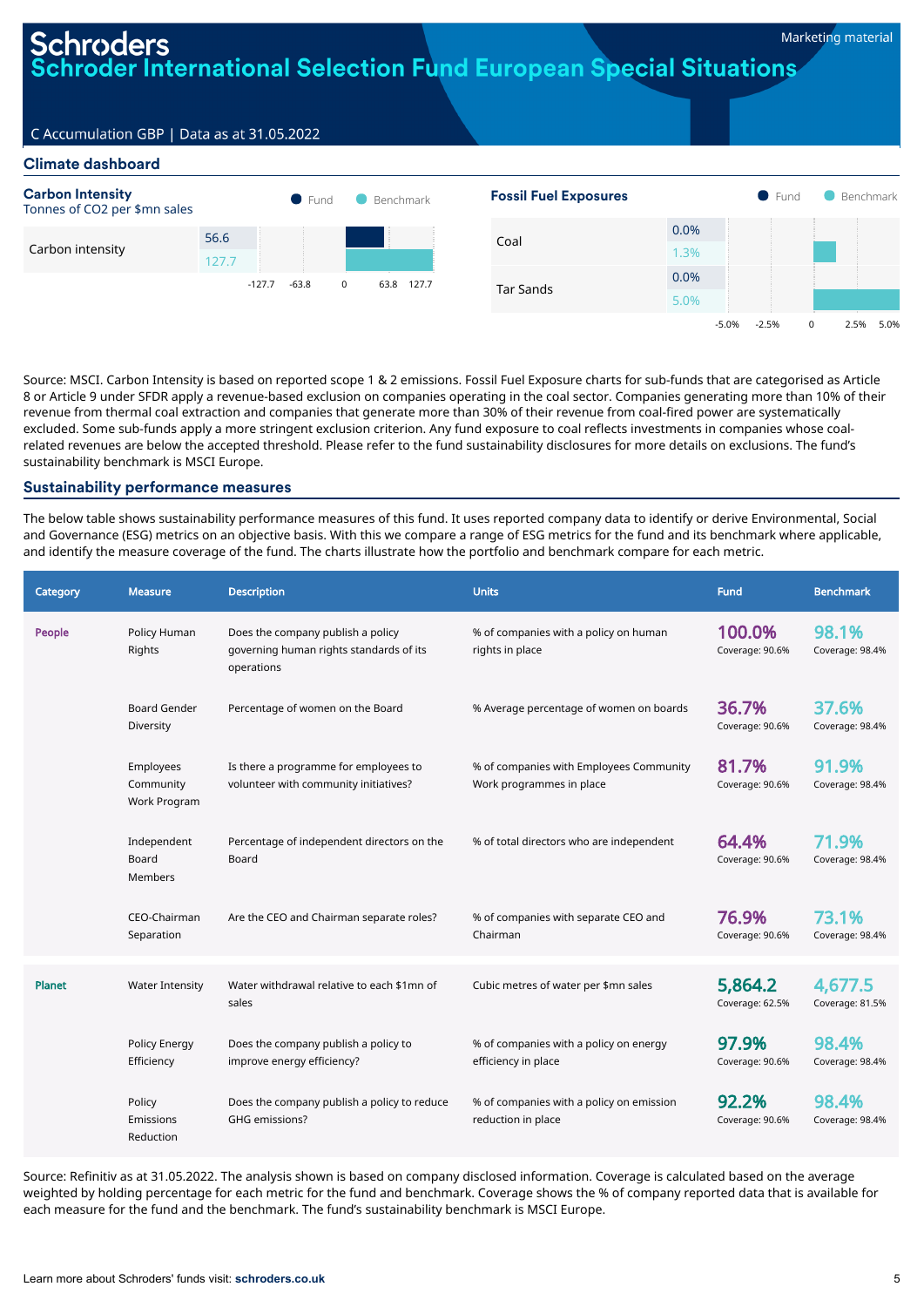# oder International Selection Fund European Special Situations

# C Accumulation GBP | Data as at 31.05.2022

## Contact information

Schroder Investment Management (Europe) S.A. 5, rue Höhenhof Sennigerberg Luxembourg L-1736 Tel: +352 341 342 202 Fax: +352 341 342 342

For your security, communications may be taped or monitored.

# Information relating to changes in fund manager, investment objective, benchmark and corporate action information

Some performance differences between the fund and the benchmark may arise because the fund performance is calculated at a different valuation point from the benchmark. On 31.03.2021 SISF European Opportunities merged into SISF European Sustainable Equity. The fund's performance should be assessed against its target benchmark being to exceed the MSCI Europe (Net TR) index. The fund's investment universe is expected to overlap materially with the components of the target benchmark. The investment manager invests on a discretionary basis and there are no restrictions on the extent to which the fund's portfolio and performance may deviate from the target benchmark. The investment manager will invest in companies or sectors not included in the target benchmark in order to take advantage of specific investment opportunities. The target benchmark has been selected because it is representative of the type of investments in which the fund is likely to invest and it is, therefore, an appropriate target in relation to the return that the fund aims to provide. The benchmark(s) does/do not take into account the environmental and social characteristics or sustainable objective (as relevant) of the fund.

### **Benchmarks:**

The investment manager invests on a discretionary basis and there are no restrictions on the extent to which the fund's portfolio and performance may deviate from the benchmark. The investment manager will invest in companies or sectors not included in the benchmark in order to take advantage of specific investment opportunities.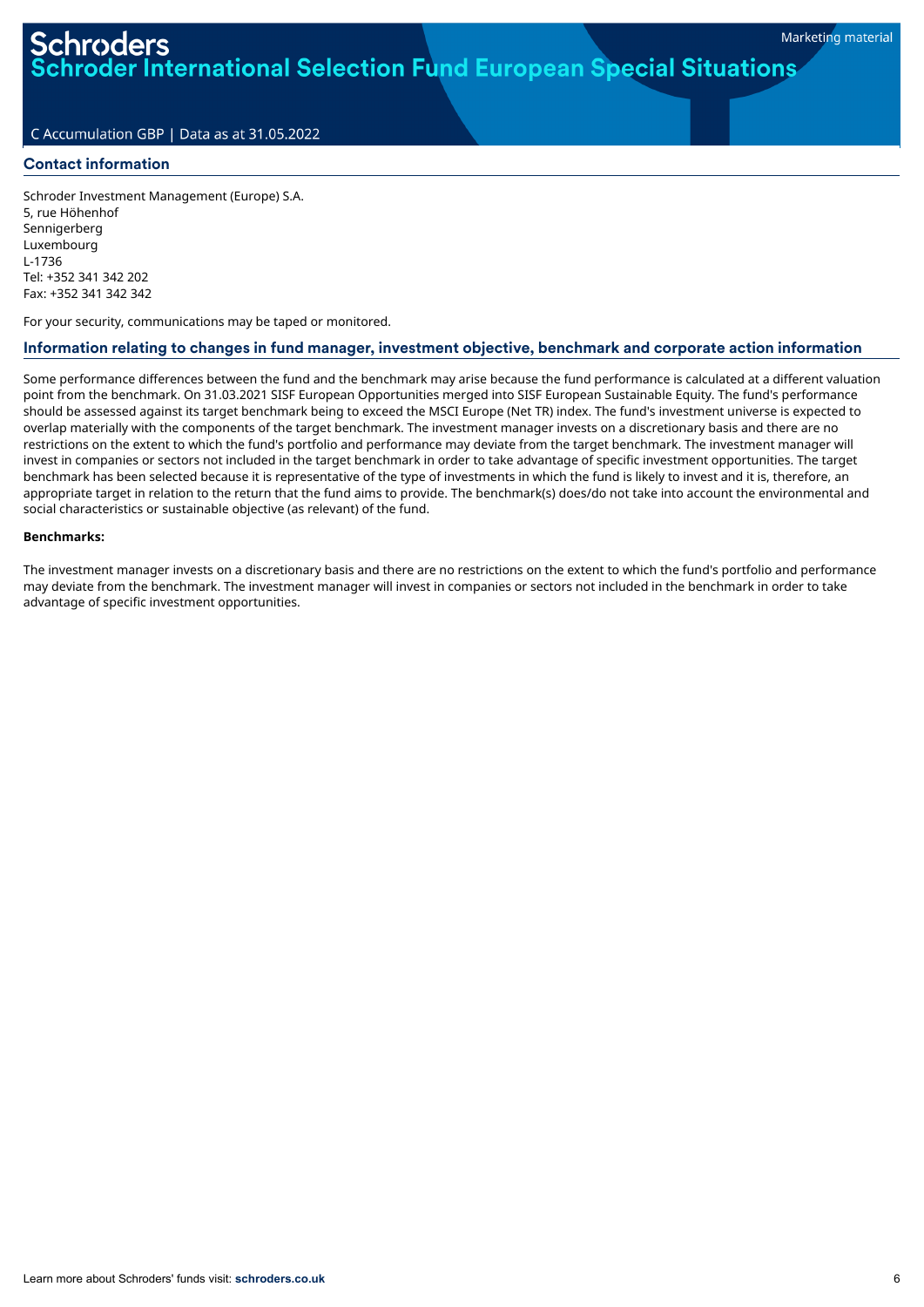der International Selection Fund European Special Situations

## C Accumulation GBP | Data as at 31.05.2022

# Source and ratings information

Source of all performance data, unless otherwise stated: Morningstar, bid to bid, net income reinvested, net of fees.

**Impact scores:** These are generated using Schroders' proprietary tool, SustainEx™, which provides an estimate of the potential social or environmental impact that a company or other issuer may create. It does this by using certain metrics with respect to that issuer and quantifying the positive and negative impacts of each of those metrics in economic terms to produce an aggregate measure. Not all of those metrics are represented in the impact scores on 'People' and 'Planet' and how those scores are generated may change over time. It utilises and is reliant on third party data (including third party estimates) as well as Schroders' own modelling assumptions, and the outcome differs from other sustainability tools and measures. Where SustainEx™ relies on data and estimates produced by third parties, Schroders seeks to ensure that such data and estimates are accurate, but Schroders cannot and does not warrant the accuracy, completeness and adequacy of such third party data and estimates. Like any model, SustainEx™ will evolve and develop over time as Schroders continues to assess, refine and add to the metrics and their relative contributions. Generating SustainEx™ scores involves an element of judgment and subjectivity across the different metrics chosen by Schroders, and accordingly Schroders does not accept any liability arising from any inaccuracy or omission in, or the use of or reliance on, SustainEx™ scores. As the model evolves, changes made to how metrics are applied may result in changes to the SustainEx™ score of any issuer and ultimately the overall fund/portfolio score. At the same time, of course, the issuer's SustainEx performance might improve or deteriorate.

**Schroders' Proprietary tools,** including SustainEx, may not cover all of the fund's holdings from time to time, in which case Schroders may use a range of alternative methods to assess the relevant holding. In addition, certain types of assets (such as cash and certain equivalent securities) are treated as neutral and are therefore not considered by our proprietary tools. The SustainEx scores show month-end data. Where a fund maintains a higher overall sustainability score than its sustainability benchmark based on the investment manager's rating system, this means that the fund's weighted average score in SustainEx over the previous six month period will be higher than the benchmark's score in SustainEx over the same period, based on month-end data. Where a fund maintains a positive absolute sustainability score based on the investment manager's rating system, this means that the fund's weighted average score in SustainEx over the previous six month period will be higher than zero over the same period based on month-end data and any comparison to its benchmark's score is shown here for information and illustrative purposes only. Where a fund has different sustainability criteria, the fund's weighted average score in SustainEx compared to its benchmark's score is shown here for information and illustrative purposes only.

**Morningstar Sustainability Rating:** The Sustainability Rating is stated as of "reporting date". Sustainalytics provides company-level analysis used in the calculation of Morningstar's Sustainability Rating [Historical Sustainability Score]. © 2022 Morningstar. All rights reserved. The rating of the fund: (1) is proprietary to Morningstar and/or its content providers; (2) may not be copied or distributed; and (3) is not warranted to be accurate, complete or timely. Neither Morningstar nor its content providers are responsible for any damages or losses arising from any use of the rating. Past performance is no guarantee of future results

**MSCI ESG Research rating:** Produced by MSCI ESG Research as of the "reporting date". MSCI ESG Research LLC's ("MSCI ESG") Fund Metrics and Ratings (the "Information") provide environmental, social and governance data with respect to underlying securities within more than 31,000 multiasset class mutual funds and ETFs globally. MSCI ESG is a registered investment adviser under the U.S. Investment Advisers Act of 1940. MSCI ESG materials have not been submitted to, nor received approval from, the U.S. Securities and Exchange Commission or any other regulatory body. None of the Information constitutes an offer to buy or sell, or a promotion or recommendation of, any security, financial instrument or product or trading strategy, nor should it be taken as an indication or guarantee of any future performance, analysis, forecast or prediction. The Information should not be used to determine which securities to buy or sell or when to buy or sell them. The Information is provided "as is" and the user of the Information assumes the entire risk of any use it may make or permit to be made of the Information.

Schroders uses SustainEx™ to estimate the net impact of an investment portfolio having regard to certain sustainability measures in comparison to a product's benchmark where relevant. It does this using third party data as well as Schroders own estimates and assumptions and the outcome may differ from other sustainability tools and measures.

**Morningstar Rating:**© Morningstar 2022. All Rights Reserved. The information contained herein: (1) is proprietary to Morningstar and/or its content providers; (2) may not be copied or distributed; and (3) is not warranted to be accurate, complete or timely. Neither Morningstar nor its content providers are responsible for any damages or losses arising from any use of this information. Past performance is no guarantee of future results.